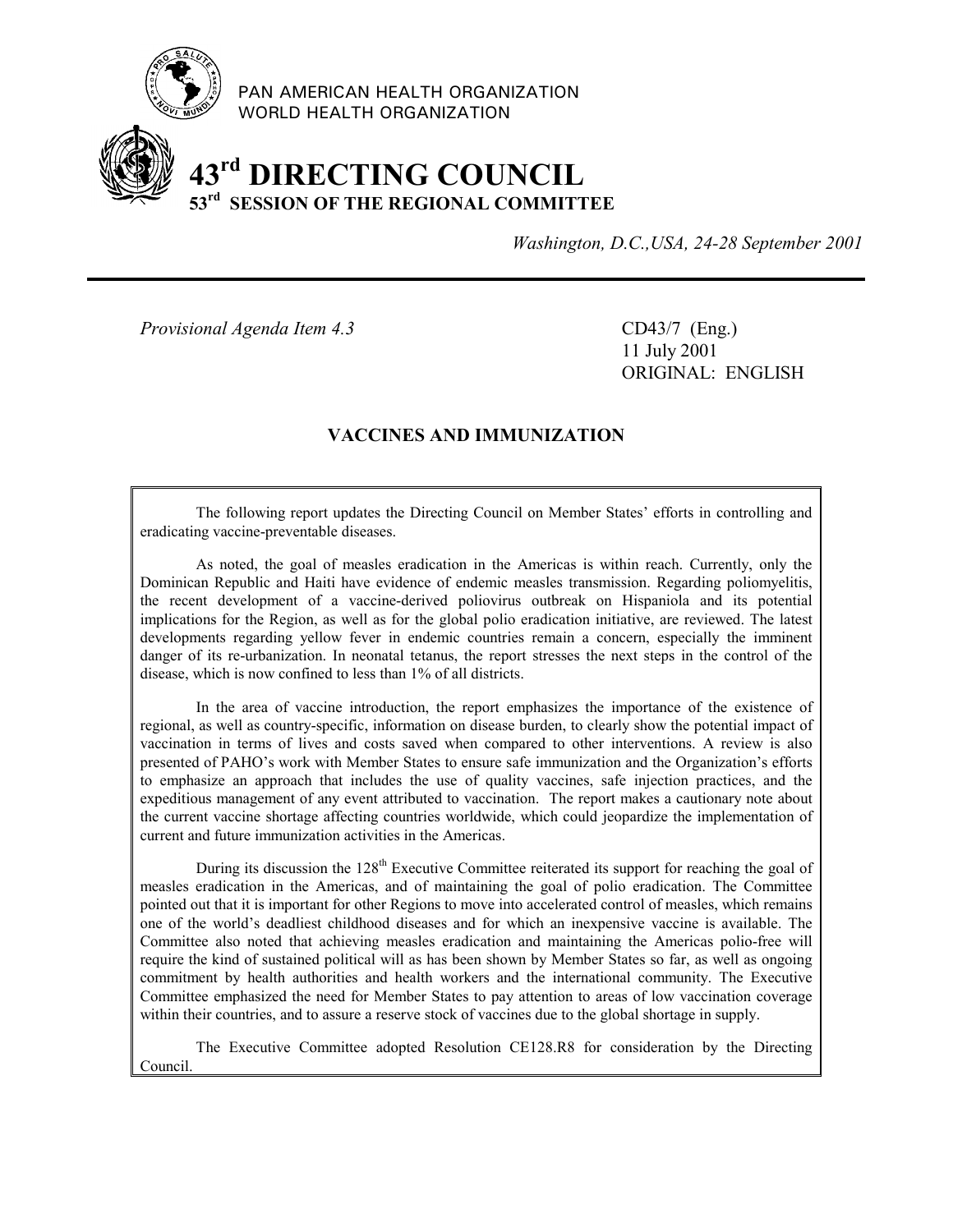# **CONTENTS**

| $1_{\cdot}$    |                     |  |
|----------------|---------------------|--|
| 2.             |                     |  |
| 3 <sub>1</sub> |                     |  |
| 4.             |                     |  |
| 5.             |                     |  |
| 6.             |                     |  |
| 7.             |                     |  |
| 8.             |                     |  |
| 9.             |                     |  |
| 10.            |                     |  |
| Annex:         | Resolution CE128.R8 |  |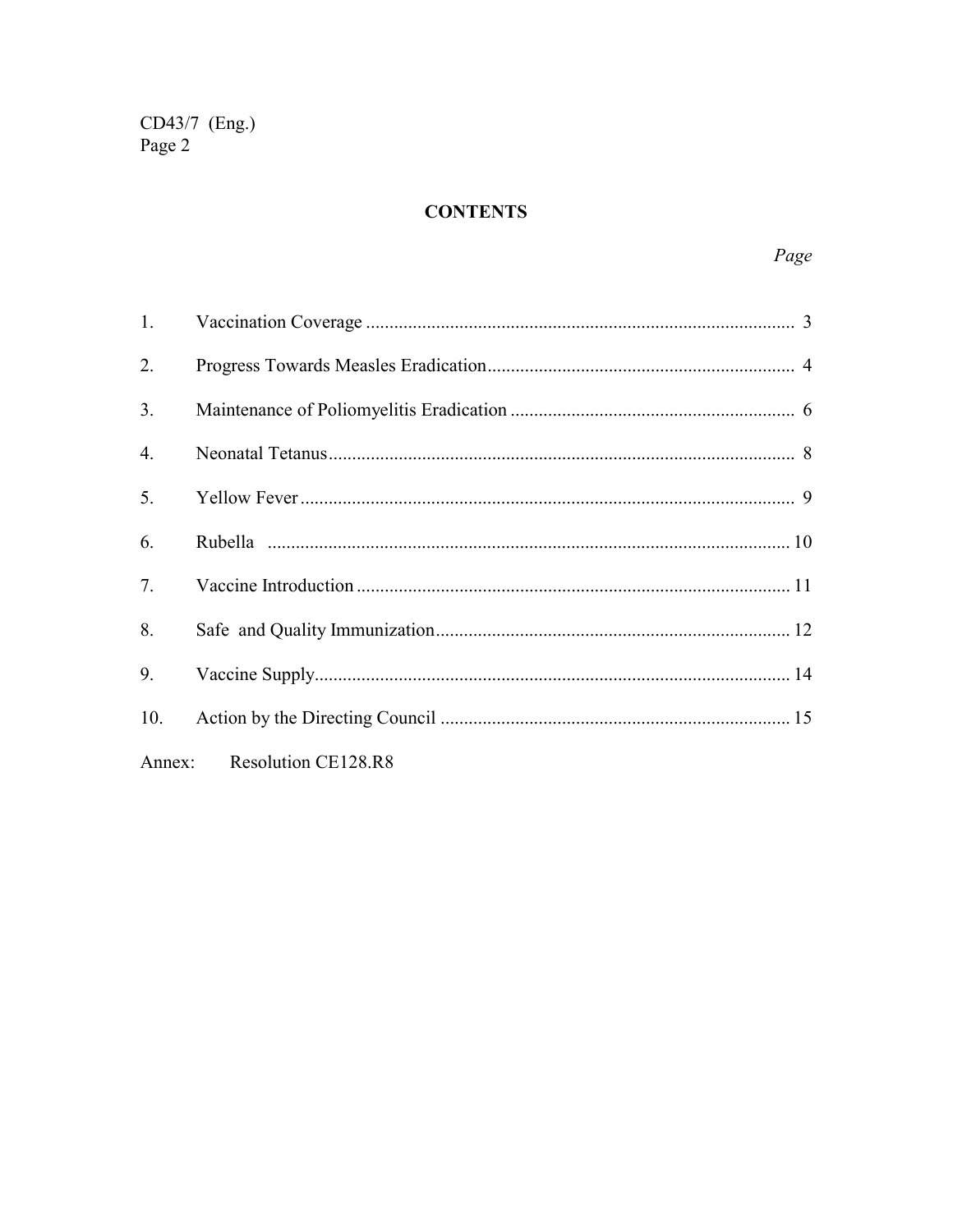#### **1. Vaccination Coverage**

In 2000, vaccination coverage of children under 1 year of age in the Region of the Americas showed levels above 90% for most antigens (Figure 1).



#### **Figure 1. Vaccination coverage of children <1 year of age. Region of the Americas\*, 1995-2000**

Overall regional DPT vaccine coverage in 2000 was 89%; 19 out of 36 reporting countries (53%) had coverage of  $> 90\%$ . Five countries reported DPT3 coverage less than 80%: Colombia (74%), Dominican Republic (78%), Haiti (59%), St. Lucia (70%), and Venezuela (77%).

Overall regional vaccine coverage with three doses of oral polio vaccine (OPV) in 2000 was  $91\%$ ; 19 out of 36 reporting countries (53%) had coverage of  $> 90\%$ . Seven countries reported OPV3 coverage less than 80%: Colombia (78%), Costa Rica (79%), Dominican Republic (67%), Guyana (78%), Haiti (58%), Paraguay (73%), and St. Lucia  $(70\%)$ .

Overall regional BCG vaccine coverage in 2000 was 99%; 28 out of 31 reporting countries (88%) had coverage of > 90%. Two countries reported coverage less than 80%: Haiti (57%) and Paraguay (79%).

Overall regional measles vaccine coverage in 2000 was 94%; 22 out of 36 reporting countries (72%) had coverage of >90%. The only country reporting under 80% is Colombia (75%).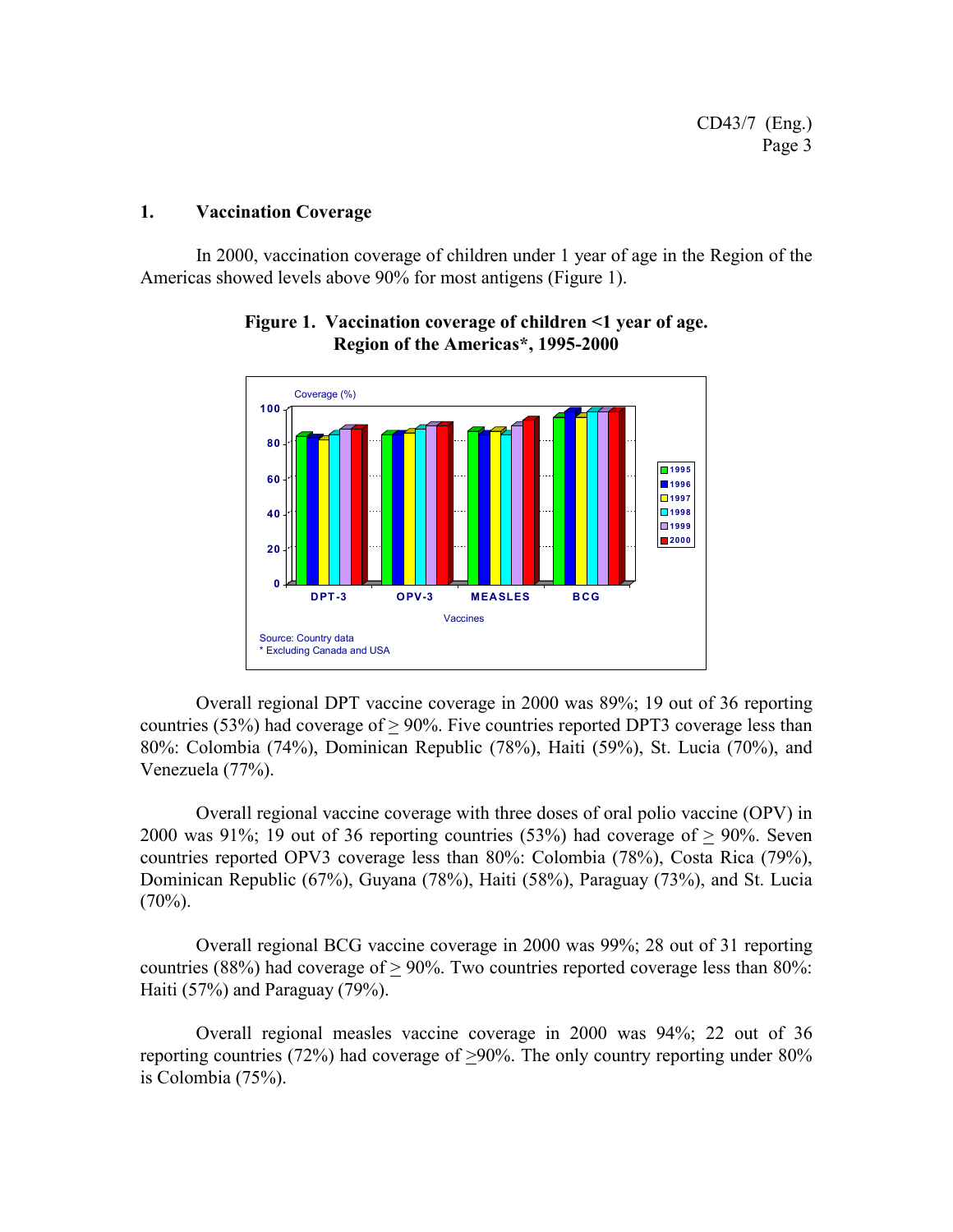These figures show that Member States duly recognize immunization as a priority health intervention within the national health agenda. PAHO is emphasizing the reduction of existing disparities in access to vaccination within countries. Vaccination coverage at municipal levels is being regularly monitored and the development of national strategies that effectively reach unvaccinated population groups are being promoted. These groups include seasonal workers, persons living in remote rural areas without adequate means of communication, rural-to-urban migrants, urban dwellers in underserved areas, and indigenous populations. In this regard, it is critical that Member States secure a steady flow of resources towards identified risk areas, follow-up of progress being made, and develop innovative outreach strategies that are sensitive to local cultural practices.

PAHO continues to emphasize the use of partnerships and alliances to strengthen immunization services of Member States. These now include: An initiative with the education sector to increase the demand for immunization services among pre-school and elementary schoolchildren; the private sector to encourage monitoring of suspected cases of vaccine-preventable diseases by the private medical sector; the World Bank under the umbrella of the Shared Agenda, and the Global Alliance for Vaccines and Immunization.

Efforts also continued in evaluating the impact of health reform and decentralization on the optimum delivery of immunization and surveillance programs. Areas of concern remain the timeliness and reliability of vaccination coverage data from the local levels, the efficient use of local financial resources and adequate planning of immunization campaigns, as well as the absence of mechanisms to accredit and supervise new private facilities that deliver vaccination services.

#### **2. Progress Towards Measles Eradication**

The goal of measles eradication in the Region of the Americas is within reach. Endemic measles transmission appears to have been interrupted in almost all countries in the Region. Since the large outbreak in Brazil in 1997, when over 53,000 confirmed cases were reported, a 97% decrease in cases (1,755) was reported in the year 2000, the lowest number ever to be reported in the Region since the beginning of the eradication initiative (Figure 2). Currently, only two countries in the Region have evidence of endemic measles transmission in the year 2001—Haiti and the Dominican Republic. Both of these countries are committed to intensive vaccination and surveillance activities to overcome low measles vaccination coverage and undetected transmission.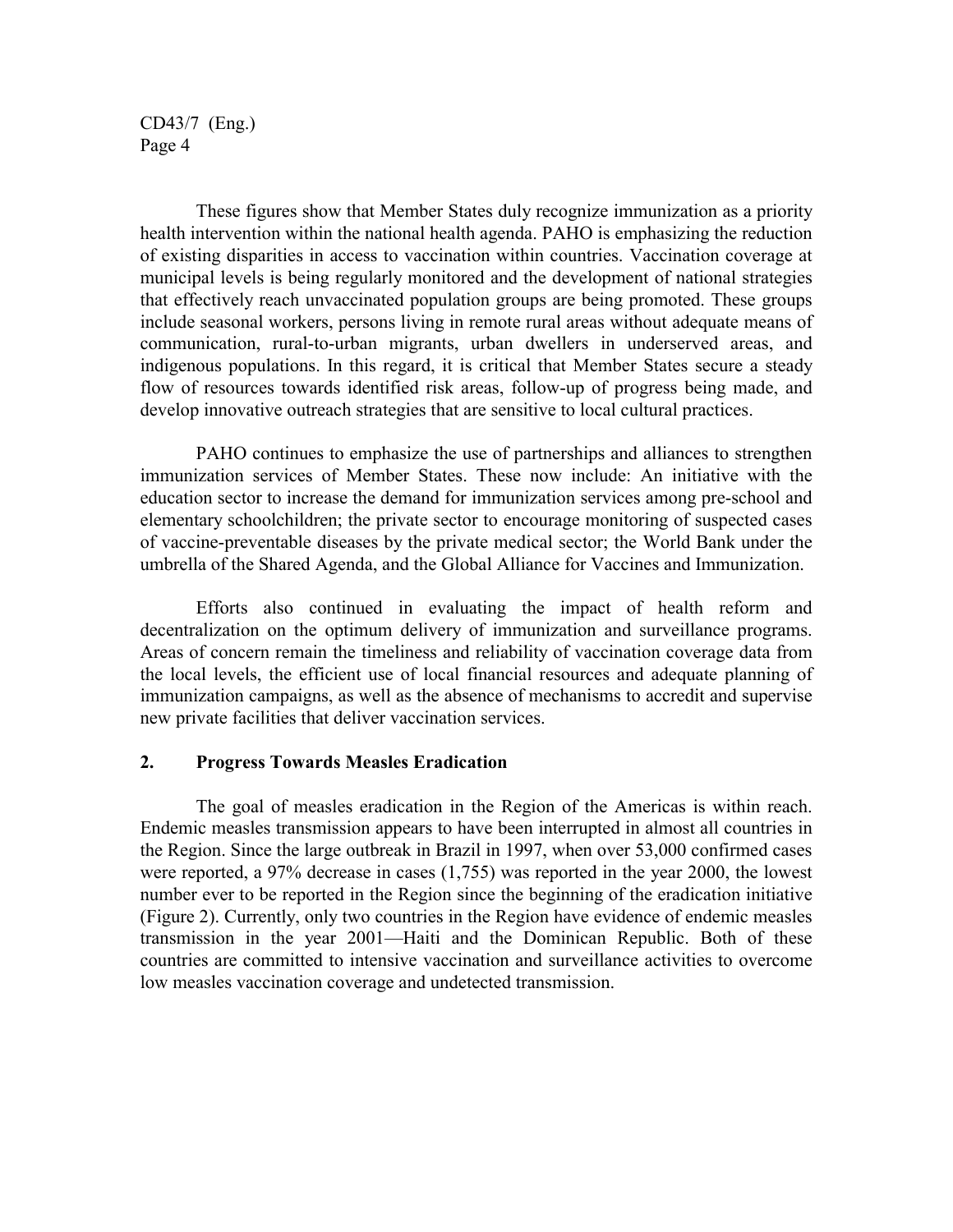

**Figure 2. Vaccination coverage and reported number of measles cases. Region of the Americas, 1980-2001\*#**

PAHO's strategies to achieve, maintain, and monitor the interruption of endemic measles transmission in the Region include: (1) obtaining >95% routine coverage with measles-containing vaccine in all municipalities. (2) carrying out *follow-up* measles vaccination campaigns at least every 4 years with at least 95% vaccination coverage in all municipalities; (3) vaccinating and monitoring coverage among groups at high-risk for acquiring or transmitting the disease; (4) conducting reliable, routine surveillance for vaccine-preventable diseases; and (5) investigating all outbreaks.

In 2000, the total number of confirmed cases dropped to 1,755, a 45% decrease over 1999. Endemic transmission continued to occur in Bolivia, Brazil, Dominican Republic, and Haiti. This last country with 992 cases (57% of the regional total), and Dominican Republic, with 254 (14% of the total), were the countries most affected. In 2001, as of late June, the total number of confirmed measles cases was 368, and only Haiti and Dominican Republic remain with evidence of endemic transmission. Haiti, with 151 cases (41% of the regional total) is the country most affected.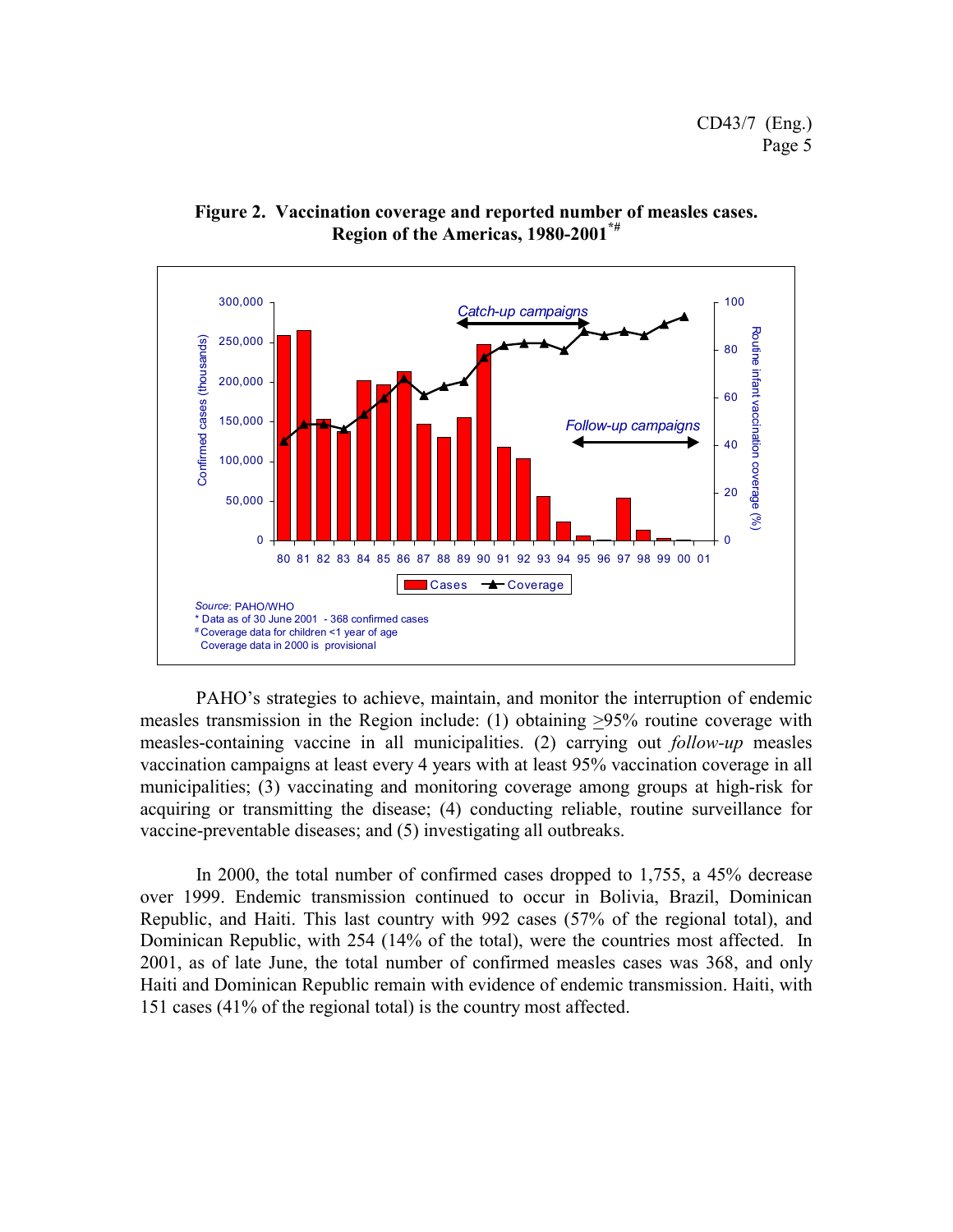Haiti and the Dominican Republic deserve special attention. Despite repeated vaccination efforts, both countries have been unable to stop measles transmission. Problems have included the failure to fully implement the measles eradication strategy, insufficient supervision of vaccination campaigns, inadequate and delayed monitoring of vaccination coverage, and severe logistical obstacles.

Member States are commended for their commitment to reaching the goal of measles eradication. Achieving and maintaining zero measles in all countries of the Americas will require the kind of sustained political will as has been shown by Member States so far, as well as the ongoing commitment of health authorities, health workers and the international community. At this stage of the eradication initiative, the main objective is to reduce the population susceptible to measles virus by using the complete measles eradication strategy recommended by PAHO.

#### **3. Maintenance of Poliomyelitis Eradication**

The Region of the Americas is about to complete its  $10<sup>th</sup>$  year without indigenous transmission of wild poliovirus. The last case of paralytic poliomyelitis caused by wild poliovirus in the Americas occurred in Peru in August 1991. Current efforts are focused on maintaining the Western Hemisphere free of the spread of virus that could be imported from other regions of the world that still have wild poliovirus transmission.

Table 1 shows the results of a recent assessment made by PAHO of country risk of failing to detect poliovirus circulation, based on the performance of national surveillance systems in the last five years and the level of vaccination coverage reached during those same years in Canada, Latin American countries, and the United States. A similar analysis is being performed for countries in the Caribbean. This information allows Members States to clearly determine areas that will require immediate action.

With the global eradication of poliomyelitis underway, countries in the Americas will join the world in carrying out extensive reviews of surveillance information—which are part of the certification process—to document the absence of circulating wild poliovirus. Steps that countries should follow to participate in the process of Global Certification of Polio Eradication include maintaining adequate epidemiological surveillance and complying with acute flaccid paralysis (AFP) surveillance indicators, as well as strengthening follow-up by the nine Polio Laboratories of the Region that perform diagnosis.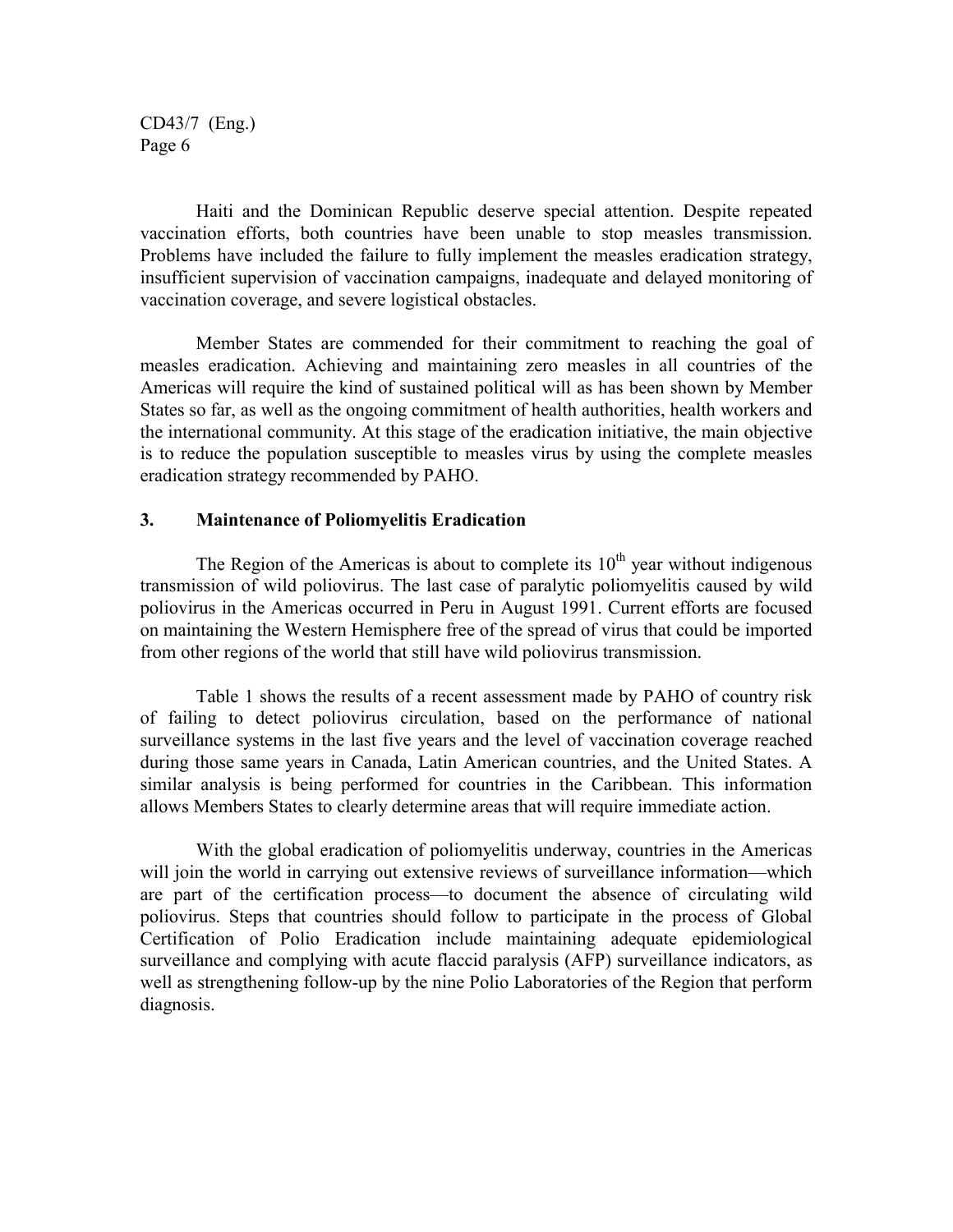|                    | Rate of acute flaccid paralysis with |      |            |  |            |                                                     |      |  |                          |  |          |  |
|--------------------|--------------------------------------|------|------------|--|------------|-----------------------------------------------------|------|--|--------------------------|--|----------|--|
|                    | adequate sample per 100,000          |      |            |  |            | OPV3 national coverage %<br>In children <1 year old |      |  |                          |  |          |  |
| Country            | children $\leq$ 15 years old         |      |            |  |            |                                                     |      |  |                          |  |          |  |
|                    | 1995                                 | 1996 | 1997       |  |            | 1998 1999 2000                                      | 1995 |  | 1996 1997 1998 1999 2000 |  |          |  |
| Argentina          |                                      |      |            |  |            |                                                     |      |  |                          |  |          |  |
| <b>Bolivia</b>     |                                      |      |            |  |            |                                                     |      |  |                          |  |          |  |
| <b>Brazil</b>      |                                      |      |            |  |            |                                                     |      |  |                          |  |          |  |
| Canada             |                                      |      |            |  |            |                                                     |      |  |                          |  |          |  |
| Chile              |                                      |      |            |  |            |                                                     |      |  |                          |  |          |  |
| Colombia           |                                      |      |            |  |            |                                                     |      |  |                          |  |          |  |
| Costa Rica         |                                      |      |            |  |            |                                                     |      |  |                          |  |          |  |
| Cuba               |                                      |      |            |  |            |                                                     |      |  |                          |  |          |  |
| Dominican Republic |                                      |      |            |  |            |                                                     |      |  |                          |  |          |  |
| Ecuador            |                                      |      |            |  |            |                                                     |      |  |                          |  |          |  |
| El Salvador        |                                      |      |            |  |            |                                                     |      |  |                          |  |          |  |
| Guatemala          |                                      |      |            |  |            |                                                     |      |  |                          |  |          |  |
| Haiti              |                                      |      |            |  |            |                                                     |      |  |                          |  |          |  |
| Honduras           |                                      |      |            |  |            |                                                     |      |  |                          |  |          |  |
| Mexico             |                                      |      |            |  |            |                                                     |      |  |                          |  |          |  |
| Nicaragua          |                                      |      |            |  |            |                                                     |      |  |                          |  |          |  |
| Panama             |                                      |      |            |  |            |                                                     |      |  |                          |  |          |  |
| Paraguay           |                                      |      |            |  |            |                                                     |      |  |                          |  |          |  |
| Peru               |                                      |      |            |  |            |                                                     |      |  |                          |  |          |  |
| Uruguay            |                                      |      |            |  |            |                                                     |      |  |                          |  |          |  |
| <b>USA</b>         | .                                    |      |            |  |            | .                                                   |      |  |                          |  |          |  |
| Venezuela          |                                      |      |            |  |            |                                                     |      |  |                          |  |          |  |
| Data not available |                                      |      | $\geq 0.8$ |  | ${}_{0.8}$ |                                                     |      |  | $\geq 80\%$              |  | $< 80\%$ |  |

### **Table 1. Countries of Latin America, Canada and the United States 1995-2000**

Parallel to these efforts, the Region of the Americas is facing a new development that will require careful evaluation. An unusual outbreak of poliomyelitis caused by Sabin type 1-derived poliovirus was detected in the Dominican Republic in October 2000. As of late June 2001, there were 14 confirmed cases due to vaccine-derived poliovirus type 1. Most of the cases affected unvaccinated children <5 years in areas with very low coverage with oral polio vaccine (OPV). Investigations also revealed poor sanitation in these areas. In Haiti, 6 confirmed cases due to Sabin type 1-derived virus have been reported as of late June. Aggressive control measures were immediately put in place, and environmental sampling has been conducted as part of the investigation. In the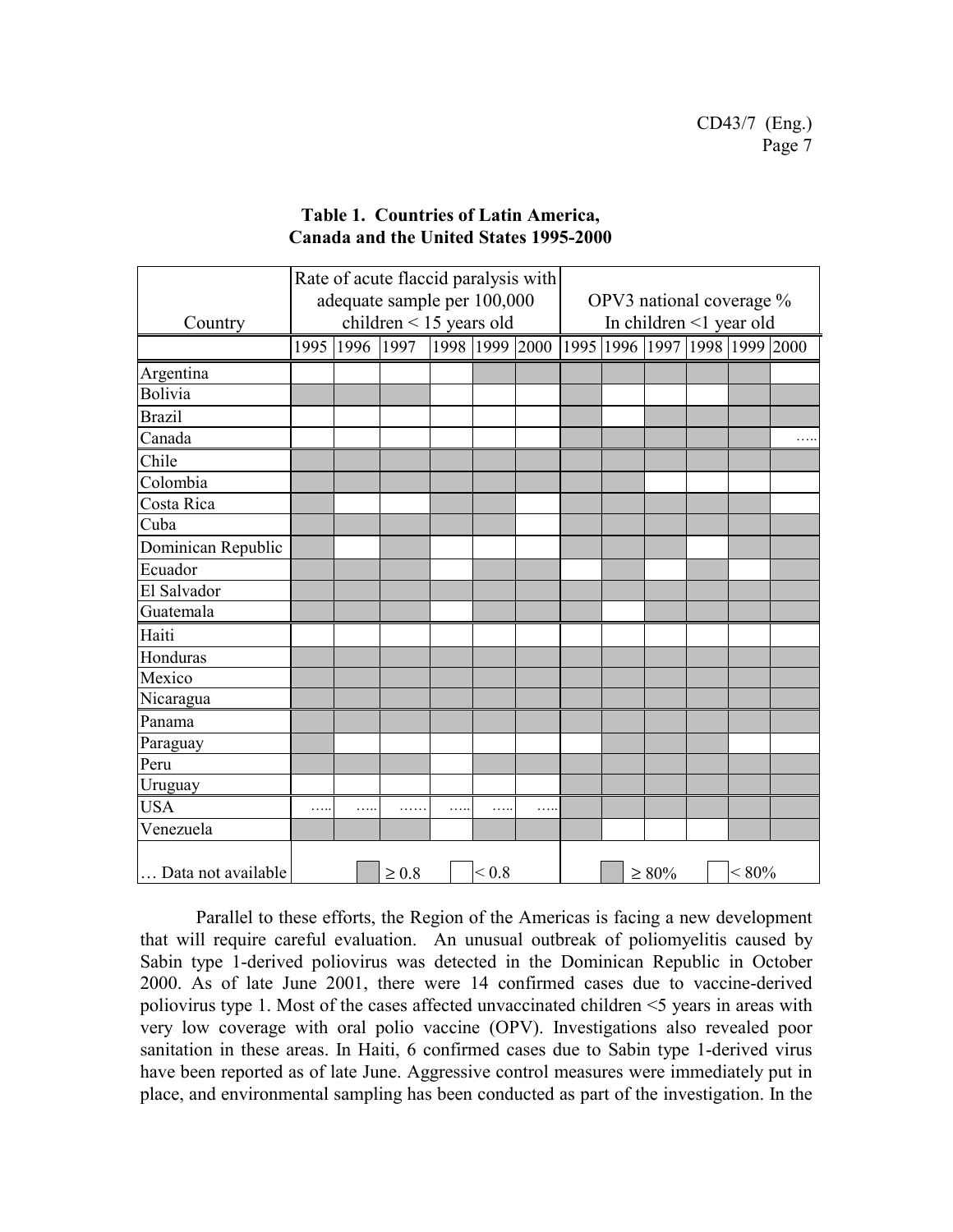Dominican Republic, three national immunization rounds with OPV targeting children <5 years have already been implemented, in December 2000, as well as in February and May of 2001. In Haiti the strategy of *rolling* campaigns for polio and other antigens is being used to control this outbreak.

Prolonged circulation of vaccine-derived poliovirus in areas with very low OPV coverage has only been documented in one other setting—a type 2 OPV-derived virus that circulated in Egypt for an estimated 10 years (1983-1993) and was associated with more than 30 reported cases. Vaccination coverage was quite low and circulation of the vaccine-derived poliovirus was terminated rapidly once OPV vaccination coverage increased.

Among the actions being taken are the determination of the real extent of the outbreak, especially in Haiti where just three cases have been identified, as well as the risk factors and potential for future outbreaks. Currently, all Sabin poliovirus isolates from AFP cases in the Americas since 1995 are being sequenced in conjunction with epidemiological analysis of those high-risk areas where new Sabin-derived poliovirus has been identified. Given this new development, additional studies will be required before deciding whether to discontinue polio vaccination once global eradication has been achieved.

PAHO makes a special call to all Member States to remain highly vigilant of this situation by maintaining high levels of OPV coverage and active surveillance in all areas of countries.

#### **4. Neonatal Tetanus**

The incidence of neonatal tetanus (NNT) continues its downward trend in the Region of the Americas. In 1987, there were 1,495 cases reported; in 1999 there were 160 reported cases; and in 2000, there were 120 cases reported (Figure 3). The disease is now confined to less than 1% of all districts in the Americas. Epidemiological characteristics of cases show that they are rural infants of multiparous women lacking prenatal care, who are unvaccinated, and deliver predominantly at home.

Based on the current situation, PAHO has recommended targeting special vaccination services and surveillance efforts in those areas and population groups at highest risk within high-risk municipalities that still report isolated NNT cases. Member States should look into epidemiological and social conditions associated with these remaining cases (migration, lack of vaccination, and marginality, among others), in order to target vaccination toward those groups or areas. Emphasis should also be placed on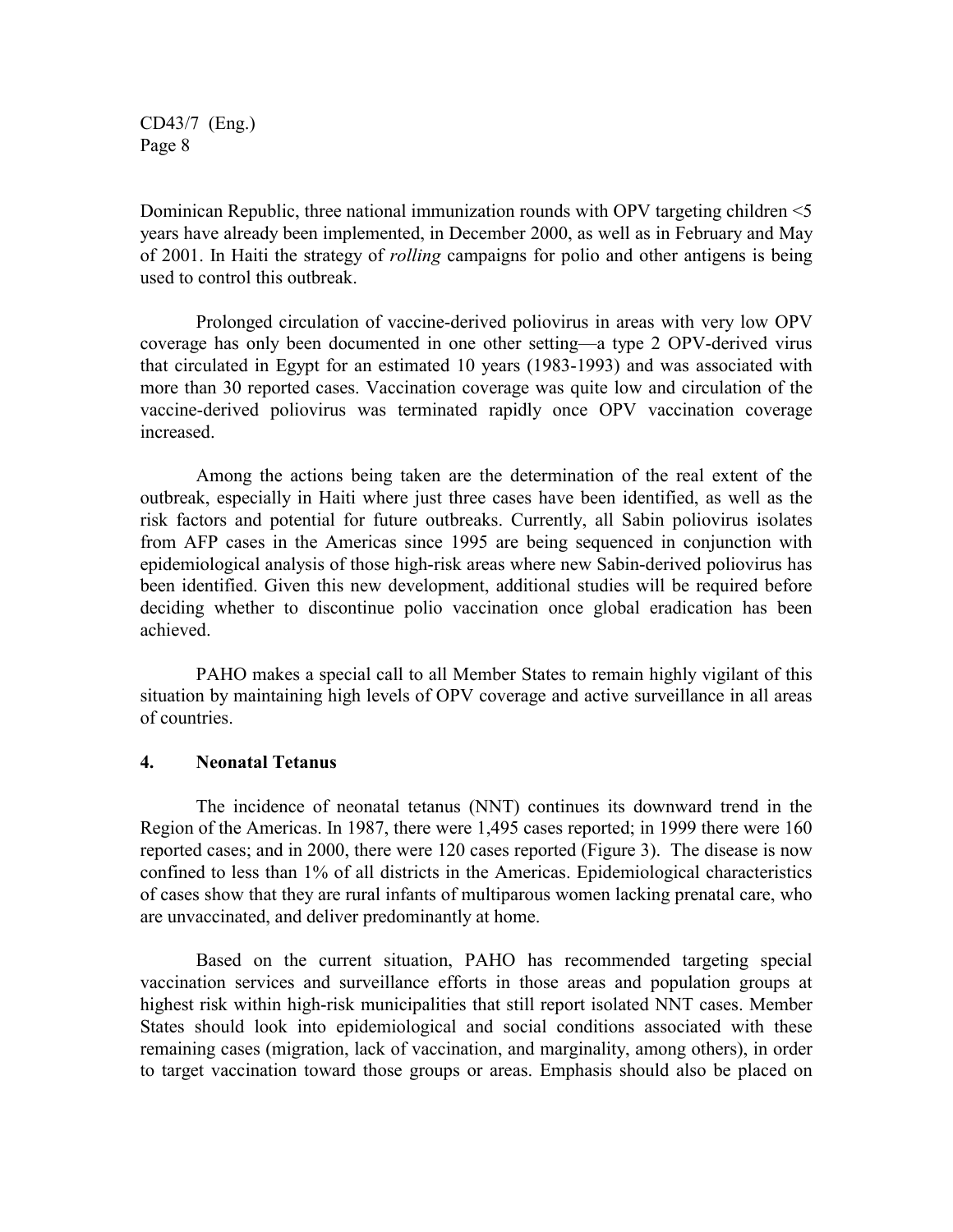using every contact of women of child-bearing age with a health center as an opportunity for vaccination against the disease.



**Figure 3. Reported cases of neonatal tetanus in Latin America, 1985-2000\***

*Source:* PAHO, 2000.

\* Argentina, Bolivia, Brazil, Colombia, Dominican Republic, Ecuador, El Salvador, Guatemala, Haiti, Honduras, Mexico, Nicaragua, Panama, Paraguay, Peru, and Venezuela

## **5. Yellow Fever**

The imminent danger of re-urbanization of yellow fever in the Americas remains a public health concern, because of the wide and ongoing dissemination of *Aedes aegypti* in the 11 countries located inside the enzootic area (Bolivia, Brazil, Colombia, Ecuador, French Guiana, Guyana, Panama, Peru, Suriname, Trinidad and Tobago, and Venezuela). The growing movement of people, including those in the viremic phase, from enzootic areas, either by road or air, has greatly facilitated the introduction of the disease in urban areas, which currently have high rates of infestation with *A. aegypti*. In 1999-2000, there were 309 confirmed cases acquired in forested areas, with 149 deaths, the majority in Bolivia, Brazil, and Peru. In 2001, the most affected country has been Brazil, with 23 cases and 12 deaths, all acquired in the State of Minas Gerais.

The implementation of appropriate strategies to control and prevent yellow fever remains a critical issue. The current strategy stresses the vaccination of all individuals in enzootic areas as recommended by PAHO's Technical Advisory Group on Vaccine Preventable Diseases. It is also necessary to focus on the implementation of sensitive surveillance systems, which preferably use the syndromic approach. The implementation of syndromic surveillance will strengthen surveillance of other diseases of public health importance, such as malaria, leptospirosis, and viral hepatitis. The Organization has also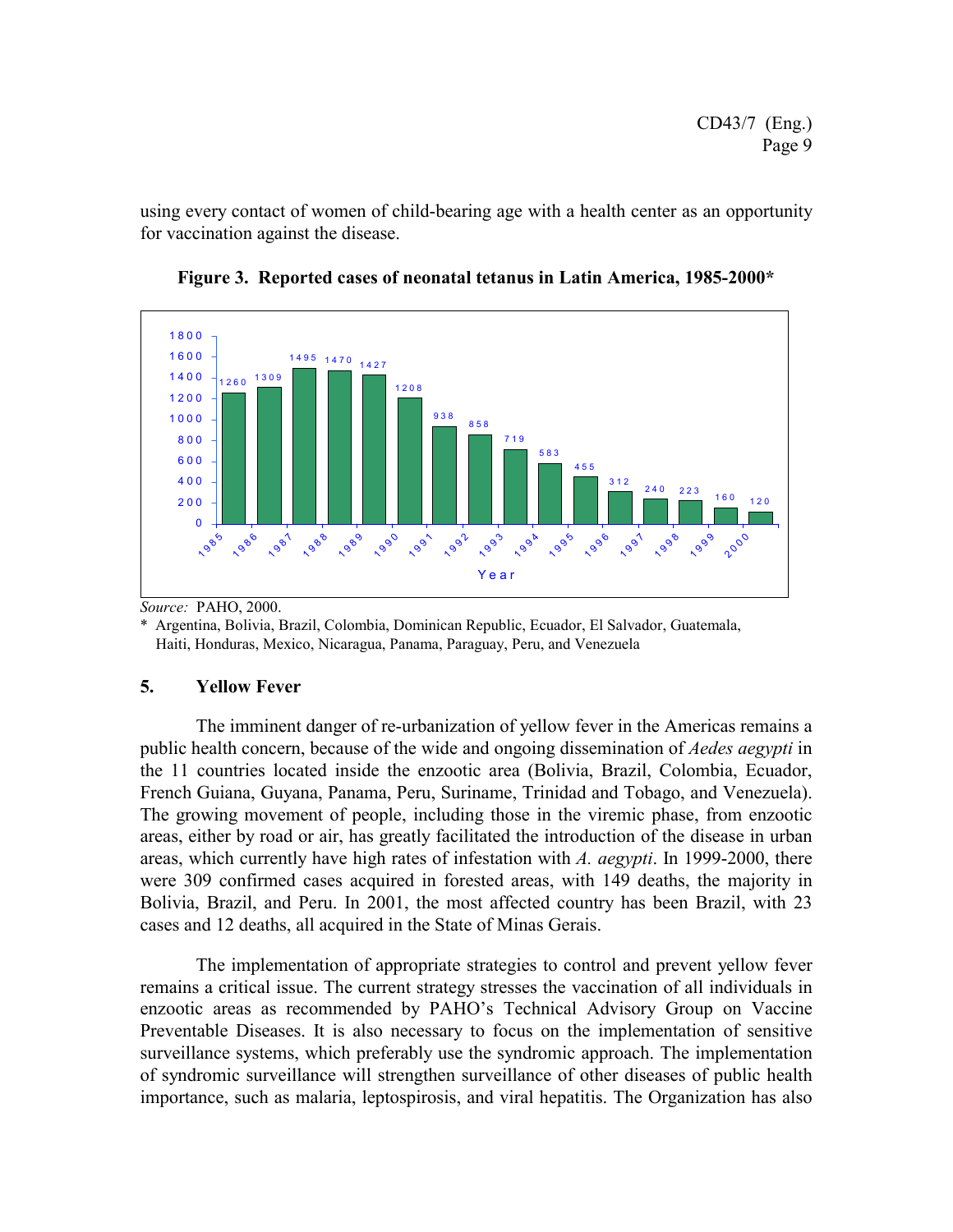recommended that a comprehensive vector control program be established by countries to lower the density of *A. aegypti* in urban environments.

#### **6. Rubella**

For 2000, data on rubella obtained through PAHO's regional measles eradication surveillance system showed that out of 71,723 laboratory analyses performed on samples of suspected measles cases, 11,992 (21%) were confirmed as rubella (Figure 4). Bolivia, Brazil, the Dominican Republic, Ecuador, Guatemala, and Peru reported 92% of all confirmed rubella cases. Of these countries, Brazil, Honduras, and Peru have integrated their measles and rubella surveillance systems.





By January 2001, 44 of the 47 countries in the Americas had included rubella vaccine in their national immunization program. The Dominican Republic, Guatemala, and Peru plan to introduce the vaccine during the second semester of 2001. To reduce the risk of rubella infection in women of child-bearing age, Brazil, Chile, all CAREC Member States, Colombia, Costa Rica, Honduras, and Panama have scheduled vaccination campaigns using rubella vaccine during the postpartum period. Canada,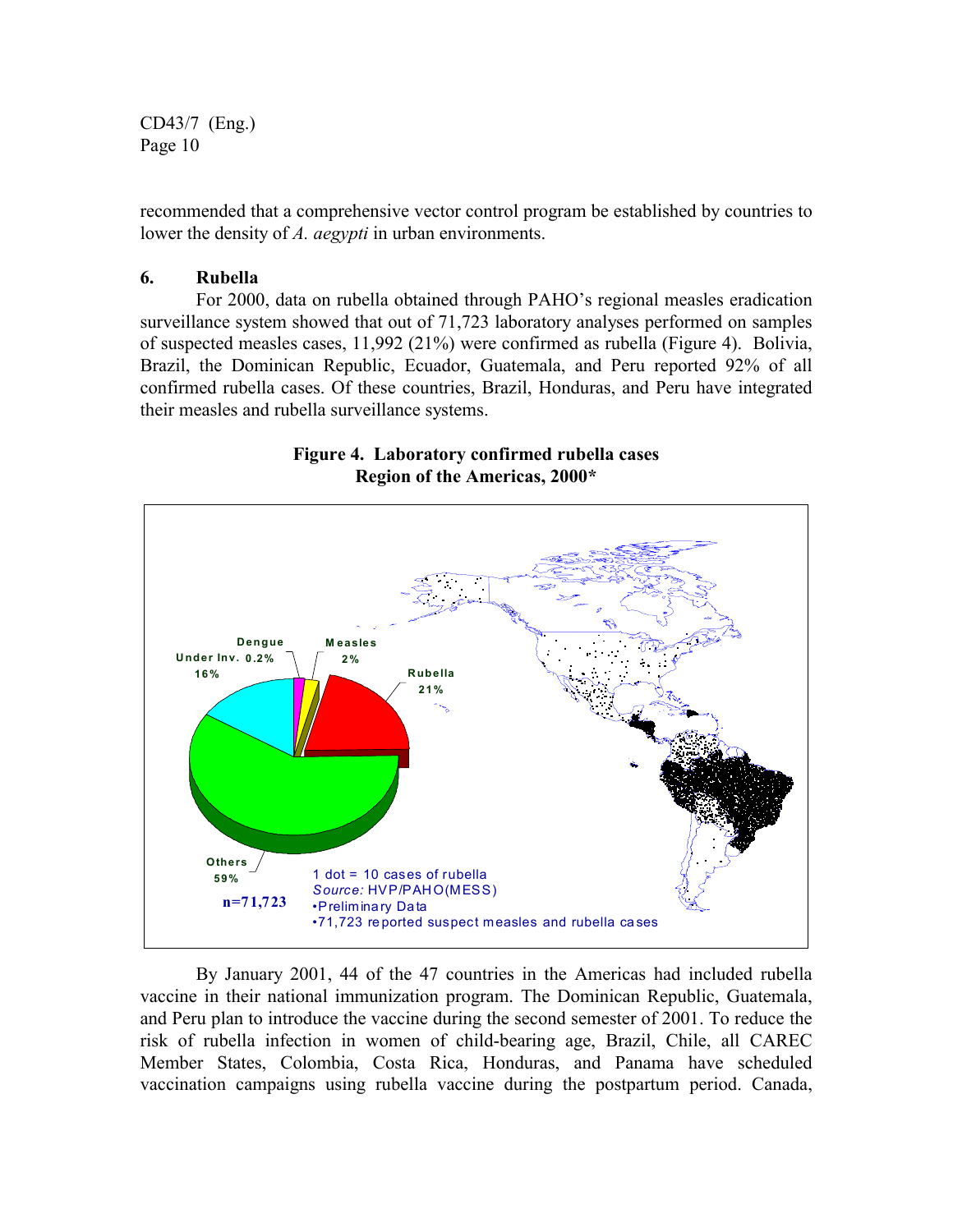Cuba, the United States, and Uruguay have used measles-mumps-rubella vaccine (MMR) for several years, and large cohorts of women of child-bearing age are being protected.

The English-speaking Caribbean countries are on their way towards achieving the CARICOM goal of rubella eradication and prevention of congenital rubella syndrome (CRS). Eighteen of the 19 countries have already carried out, or are in the process of completing, their rubella campaigns. The targeted population (men and women) in the 20- 39 year age group is approximately 2.2 million. Costa Rica's Ministry of Health and its Social Security Administration have developed an action plan for rubella. The Plan aimed to implement a national mass campaign for men and women 15-39 years of age with rubella- and measles-containing vaccine from early May to late May 2001, maintain MMR in childhood vaccination schedules, vaccinate against rubella all postpartum women who have not been previously vaccinated, update and strengthen the integrated measles and rubella surveillance system, and develop a CRS surveillance system.

Most of the available experience in CRS surveillance still comes from the English-speaking Caribbean. Given the importance of surveillance in preventing CRS and the still limited available data, two additional sources of information have been added—the Latin American Center for Perinatology and Human Development (CLAP) and the Latin American Collaborative Study of Congenital Malformations (ECLAMC).

PAHO is now focusing its technical cooperation on standardization of rubella/CRS surveillance system, the implementation of CRS reporting systems and networks, implementation of strategies to reduce the number of susceptible women of child-bearing age and follow-up of all pregnant women who have developed rubella, collection of samples for viral isolation from every outbreak, development of virus isolation capabilities in countries, and the promotion of appropriate vaccination strategies.

#### **7. Vaccine Introduction**

The rapid inclusion of a new vaccine against *Haemophilus influenzae* type b (Hib) by most countries in the Region has provided important lessons for the incorporation of other new vaccines, either under development and/or that have been approved. The availability of new ways of delivering multiple antigens, such as combined vaccines, has facilitated even further the rapid incorporation of Hib and hepatitis B vaccine. A fundamental aspect of new vaccine introduction remains the existence of regional, as well as country-specific, information on disease burden, which clearly shows the potential impact of vaccination in terms of lives and costs saved when compared to other interventions.

PAHO has continued supporting countries in establishing a network of sentinel hospitals, linked to the public health laboratories and epidemiological units of the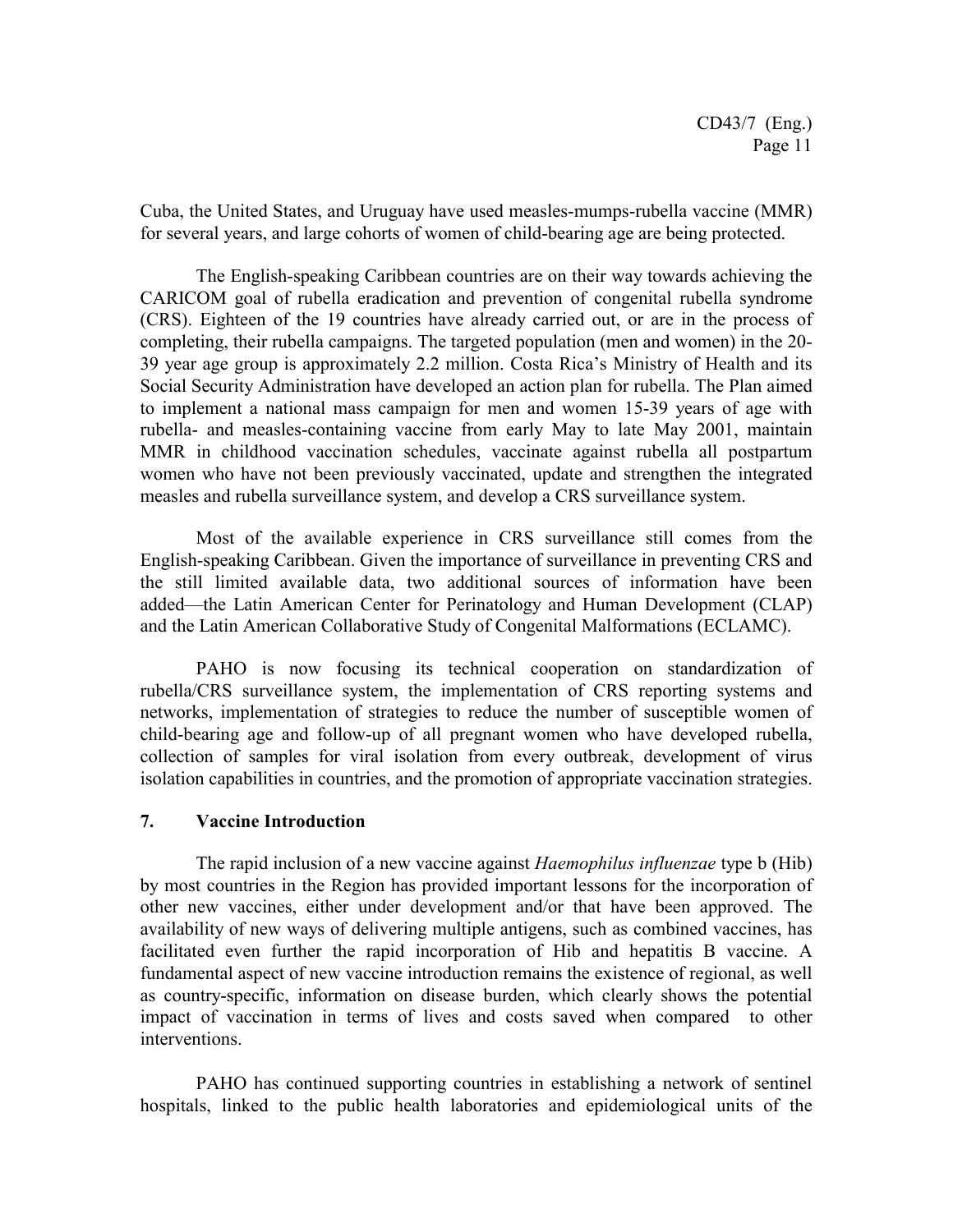ministries of health to monitor bacterial pneumonia and meningitis. This system was initiated in 1993 and included initially 6 countries in the Region (Argentina, Brazil, Chile, Colombia, Mexico, and Uruguay), but has gradually been expanded to include almost every single country. Data are being generated that provide information on prevalent pneumococcal serotypes responsible for invasive diseases in children and their antimicrobial susceptibility patterns; the impact of vaccination on Hib diseases; and in the near future, the status of meningococcal serogroups responsible for diseases in the Region.

More recently, surveillance has been improved in order to establish a bridge with ongoing clinical trials of pneumococcal vaccines using standard diagnostic criteria similar to those applicable in these trials. The information generated from the surveillance system will be analyzed and integrated with the results from the trials, thereby providing more precise information on the possible impact of the pneumococcal vaccine in each country. Parallel cost-effectiveness studies are being conducted that will generate comparative costs for different interventions. This critical information will be available in countries for decision-makers to act upon.

A similar approach is being followed for rotavirus vaccines and the same network of sentinel hospitals will be involved in monitoring rotavirus diseases, thereby strengthening hospitals' laboratory and diagnostic capabilities.

#### **8. Safe and Quality Immunization**

Monitoring immunization safety and integrating this aspect into the health system are complex responsibilities shared by national vaccination programs, national regulatory authorities, quality control laboratories, and health workers. PAHO is therefore emphasizing the use of an approach that includes the use of quality vaccines, safe injection practices, and the expeditious management of any event attributed to vaccination.

PAHO has been supporting efforts of the countries in the Region to use quality vaccines in their immunization programs through the PAHO Revolving Fund for Vaccine Procurement, strengthening national regulatory authorities (NRA) compliance with regulatory functions, the development of a regional system for quality testing of vaccines, and assurance that local vaccine producers comply with good manufacturing practices (GMP) and national/international requirements.

In an effort to strengthen the compliance of NRAs with the six basic regulatory functions, PAHO has developed a rotation program with professionals of NRAs in the Region. Individuals are selected from NRAs to spend three to four months at PAHO Headquarters learning and assisting in the Organization's activities on quality control. In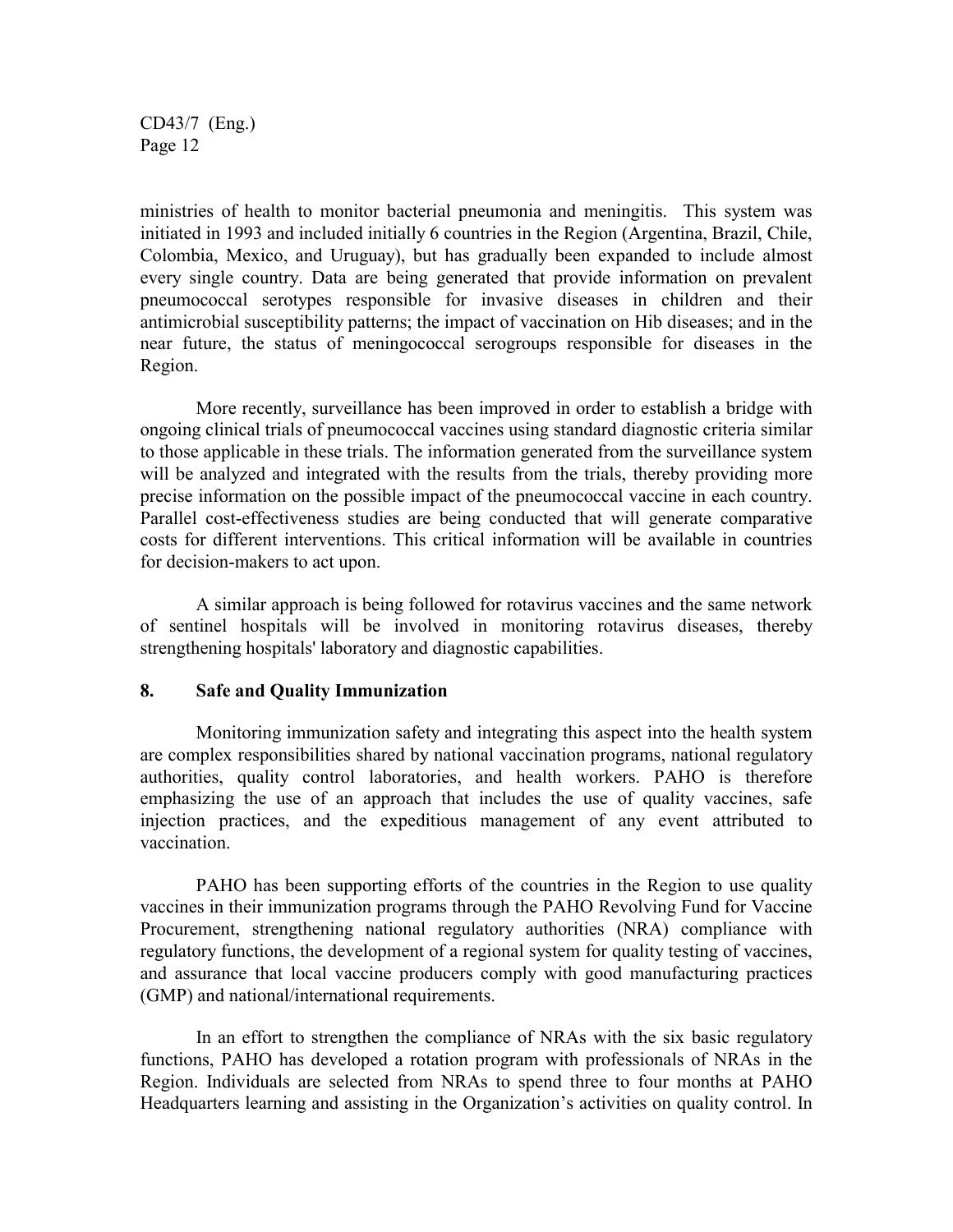the year 2000, one professional from Brazil, another from Cuba, and two from Venezuela participated in this program.

Efforts have also focused on the harmonization of regulatory procedures in Central America and the Dominican Republic, which are aimed at the development of a unique subregional licensing process, the implementation of a regional database for vaccine lot release, and direct technical cooperation to respond to requests from countries. PAHO has also collaborated with the network of national control laboratories. A certification program has been initiated to establish regional laboratory capacity for specific vaccine testing, in support of the regional NRAs and PAHO's Revolving Fund for Vaccine Procurement. The Laboratorio Nacional de Salud Pública in Mexico has already implemented the recommendations issued by an evaluation team. Chile and Venezuela have requested to be considered for a similar evaluation.

PAHO's collaboration with Members States has also emphasized the maintenance of standards of vaccine quality and capability of incorporating new technologies for the production of new vaccines. Recognition by local vaccine manufacturers of the need to make the appropriate investments to upgrade their facilities, equipment, and procedures to comply with GMP and national/international requirements remains of key importance. PAHO is encouraging and supporting countries in conducting technical and economical feasibility studies to identify their strengths, weaknesses, and needs for improvement.

Bio-Manguinhos in Brazil and the Centro de Ingeniería Genética y Biotecnología in Cuba have both requested certification from WHO for yellow fever and hepatitis B vaccine. Colombia's Instituto Nacional de Salud has undertaken a feasibility study and requested PAHO's assistance in establishing priorities and alternatives for their production possibilities. An evaluation of the production department and the national control department of the Instituto de Salud Pública of Chile was conducted at the beginning of 2001, and results are being used by authorities in the reorganization of that institution.

Parallel to improving their facilities, local vaccine manufacturers must very rapidly develop a research and development infrastructure to update their portfolio of products. Some local producers have entered into joint ventures with major vaccine manufacturers for some particular vaccines. Examples are Bio-Manguinhos (Brazil) with Glaxo SmithKline for the production of Hib vaccine, the Instituto Butantán (Brazil) and Aventis Pasteur for influenza vaccine, and the Instituto Finlay (Cuba) with Glaxo SmithKline for meningococcal group B vaccine. There is still room to organize a research and development network involving local manufacturers, academia, and research groups to develop vaccines of regional interest.

Regarding immunization safety, a guide has been prepared with directives to orient and educate all health workers on effectively managing and responding to public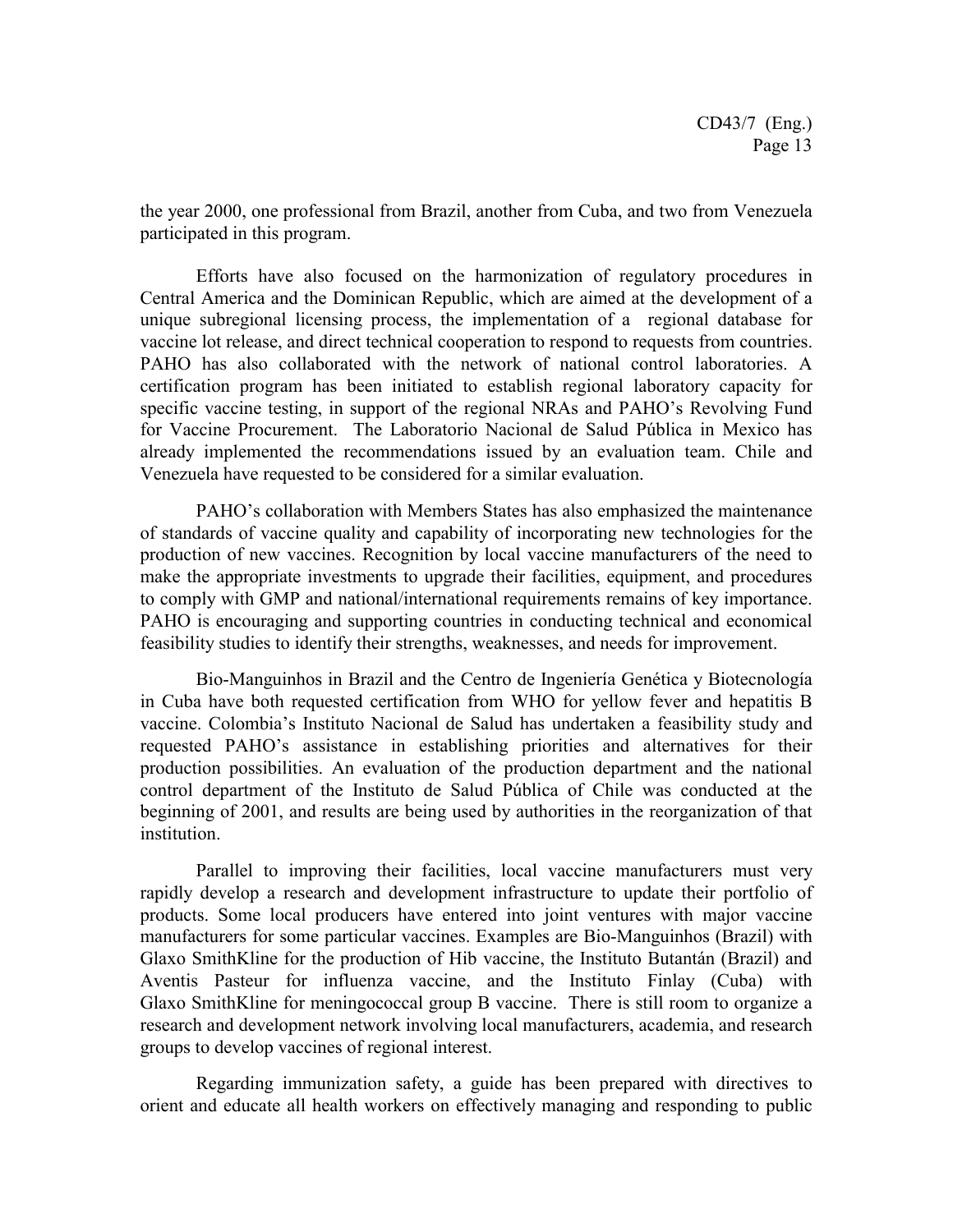concerns about the safety of vaccines. A rapid response to public health concerns regarding vaccines and the rapid communication of the rationale for actions taken will ensure the integrity of immunizations programs.

Brazil and Cuba have prepared their own manuals to educate health workers, and they have designed a system to monitor the frequency of adverse events. The Bahamas, Brazil, Chile, Guyana, and other countries in the English-speaking Caribbean are closely monitoring adverse events during vaccination campaigns. Brazil, Colombia, El Salvador, Guatemala, and Panama have also developed a rapid response to analyze and investigate events attributed to vaccines. In addition, Cuba is conducting a study on the link between the OPV vaccine and intussusception.

Stronger advocacy efforts will be needed to more widely disseminate the value of vaccines to individuals and the community at large, as well as their extraordinary contribution to reducing the incidence of childhood diseases. The experience so far has underscored the need to work more closely with the media to promote a better understanding by and communication within the community.

Further efforts are also required to address issues of injection safety. While policy initiatives regarding safe injection do exist in some countries, the lack of funding has made their implementation quite difficult. The cost of safely delivering vaccines and disposing of used injection equipment and other waste products should be included in regular immunization programming.

## **9. Vaccine Supply**

An emerging issue that will challenge the effective implementation of immunization programs in the Americas is the severe shortage of global vaccine supply. The shortage of some vaccines that affected countries throughout 1999 and 2000 is likely to remain in the coming years, especially with OPV due to the accelerated effort to eradicate polio worldwide, and for combined vaccines—such as the pentavalent vaccine—which usually require a longer licensing time and only have one producer. Added demands have outstripped some manufacturers' installed capacity to produce vaccines. Moreover, suppliers run the risk of experiencing quality control problems, which could further exacerbate the existing shortage of vaccines. This delicate situation will require that Member States assure a reserve stock of vaccines and that they plan their orders well in advance through the PAHO Revolving Fund for Vaccine Procurement.

#### **10. Action by the Directing Council**

The Directing Council is invited to consider the annexed resolution recommended by the Executive Committee.

#### Annex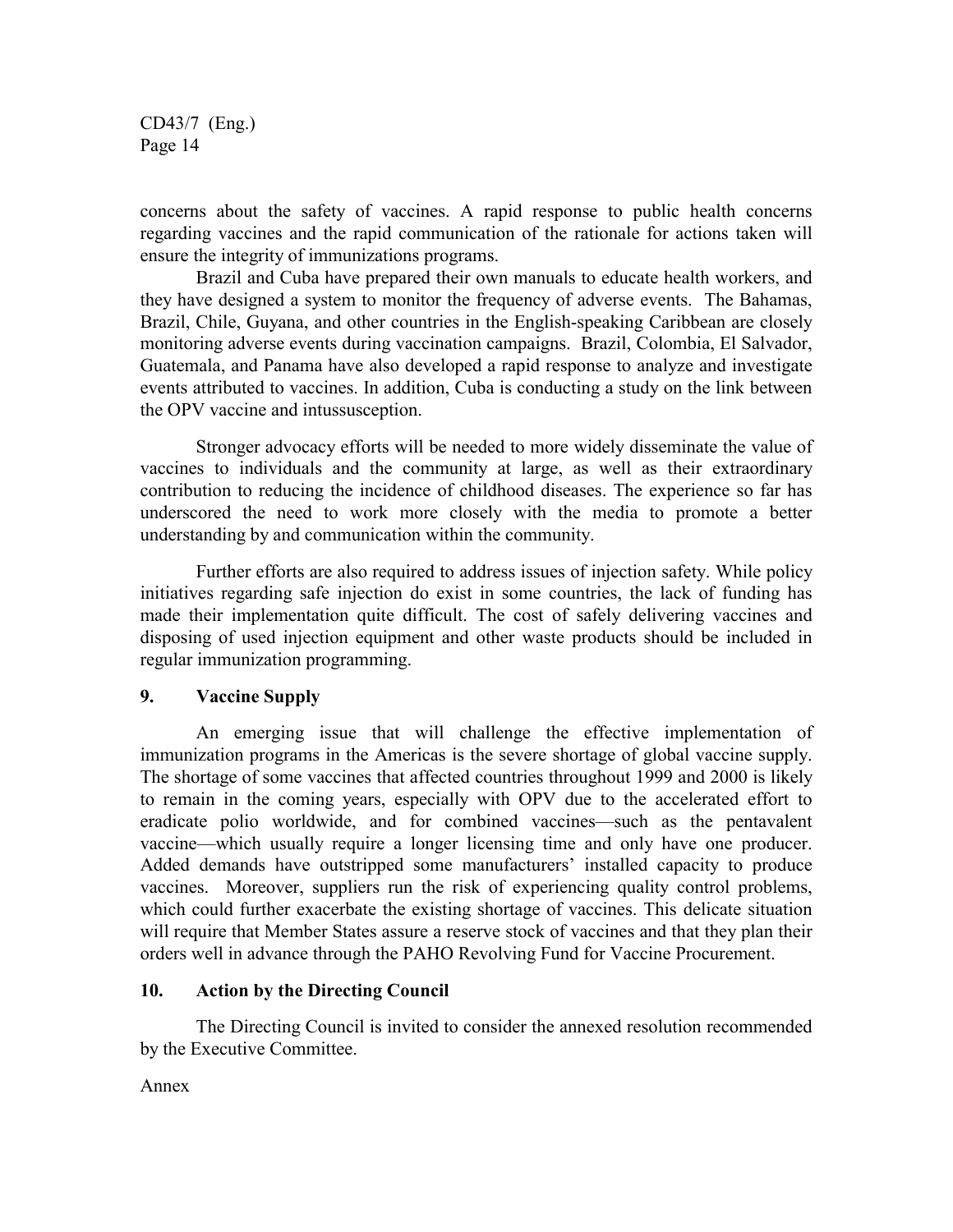



**128th SESSION OF THE EXECUTIVE COMMITTEE**

*Washington, D.C., 25-29 June 2001*

# *RESOLUTION*

# *CE128.R8*

# **VACCINES AND IMMUNIZATION**

#### *THE 128th SESSION OF THE EXECUTIVE COMMITTEE,*

Having considered the progress report of the Director on vaccines and immunization (Document CE128/10);

Taking into account the progress achieved by all Member States in the control of vaccine-preventable diseases and in the introduction of new vaccines, and the need for sustained commitment to successfully complete the goal of measles eradication and expand the use of vaccine technologies; and

Taking into account the comments made by the Executive Committee Members,

#### *RESOLVES:*

To recommend to the Directing Council the adoption of a resolution along the following lines:

#### *THE 43rd DIRECTING COUNCIL,*

Having considered the report of the Director on vaccines and immunization (Document CD43/\_) and taking note of the progress being made by all countries in the control of vaccine-preventable diseases;

Acknowledging the commitment shown by all Member States to reaching the goal of stopping indigenous measles transmission in the Americas;

Cognizant of the implications brought about by the recent Sabin type 1 vaccine– derived poliomyelitis outbreak on the island of Hispaniola;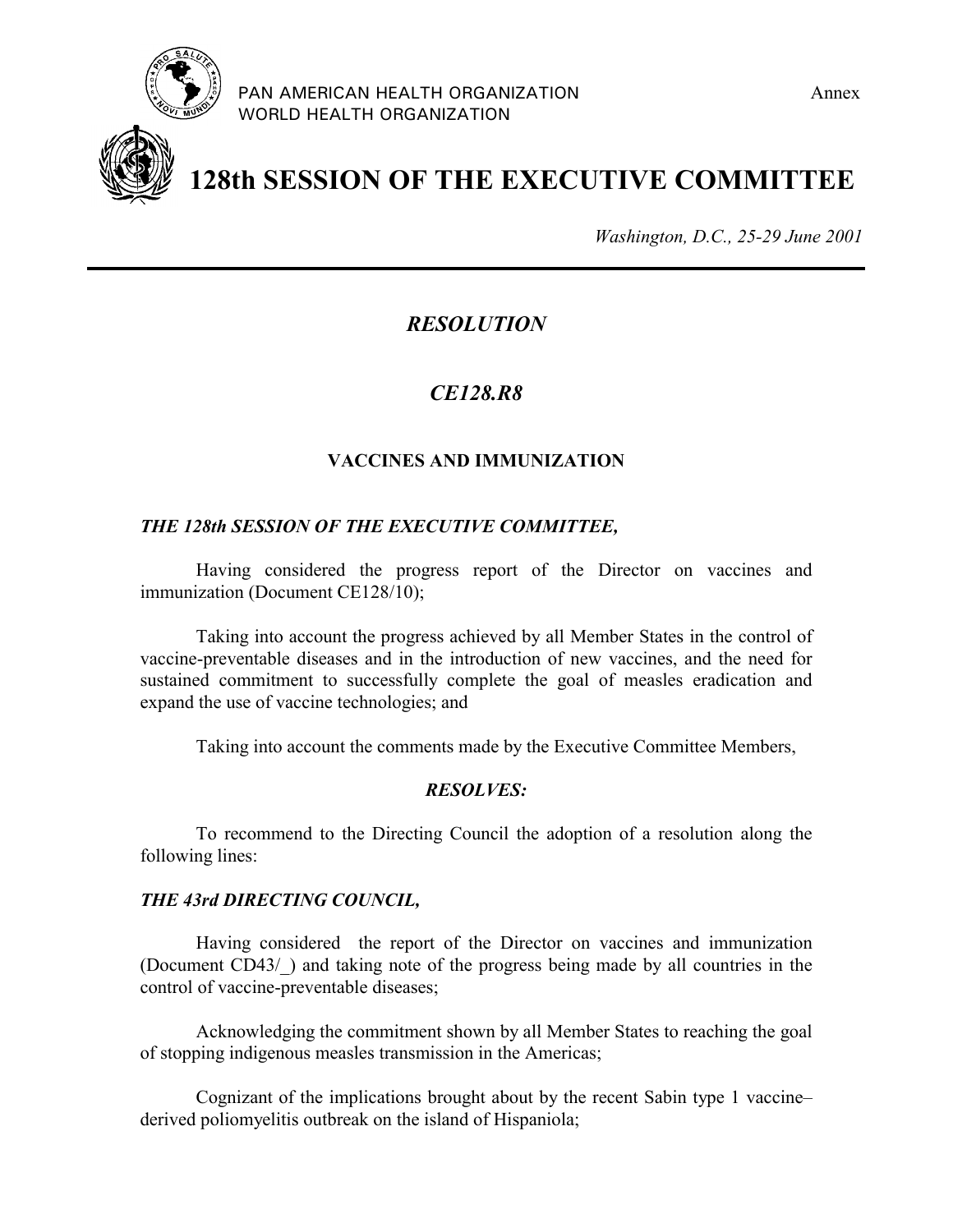CE128.R8 (Eng.) Page 2

Considering the high activity in yellow fever transmission in the Region in the last two years in the enzootic areas, causing extensive outbreaks in several countries;

Cognizant that neonatal tetanus is now confined to less than 1% of all districts in the Americas and that the epidemiological characteristics of remaining cases indicate that there are infants of women lacking prenatal care who are unvaccinated and deliver predominantly at home; and

Recognizing the significant progress made by the Region of the Americas in sustainable vaccine introduction,

#### *RESOLVES:*

- 1. To urge Member States to:
- (a) keep a high-level commitment to maintaining polio eradication and achieving measles eradication by means of maintaining vaccination coverage at 95% or higher for polio and a measles-containing vaccine in each municipality and local community;
- (b) allocate sufficient resources to sustain national inmunization programs and to undertake the advance planning for the provision of vaccines and to ensure safe injections by putting in place mechanisms to prevent the re-use of syringes and needles or by the use of auto-destruct syringes;
- (c) maintain high vaccination coverage with yellow fever vaccine in enzootic areas and all areas infected by *Aedes aegypti* and at risk of urban transmission, enforcing vaccination of travelers to enzootic areas, and implementing highly sensitive surveillance in enzootic areas;
- (d) strengthen efforts to reduce the number of rubella-susceptible women of childbearing age and prevent cases of congenital rubella syndrome (CRS) through the implementation of accelerated rubella vaccination strategies and enhanced surveillance for rubella and CRS;
- (e) target special vaccination services and surveillance efforts in those areas and population groups at highest risk within municipalities and uderserved pockets that still report isolated neonatal tetanus cases;
- (f) support the development of an epidemiological infrastructure to generate information for evaluating the introduction and potential impact of new vaccines;